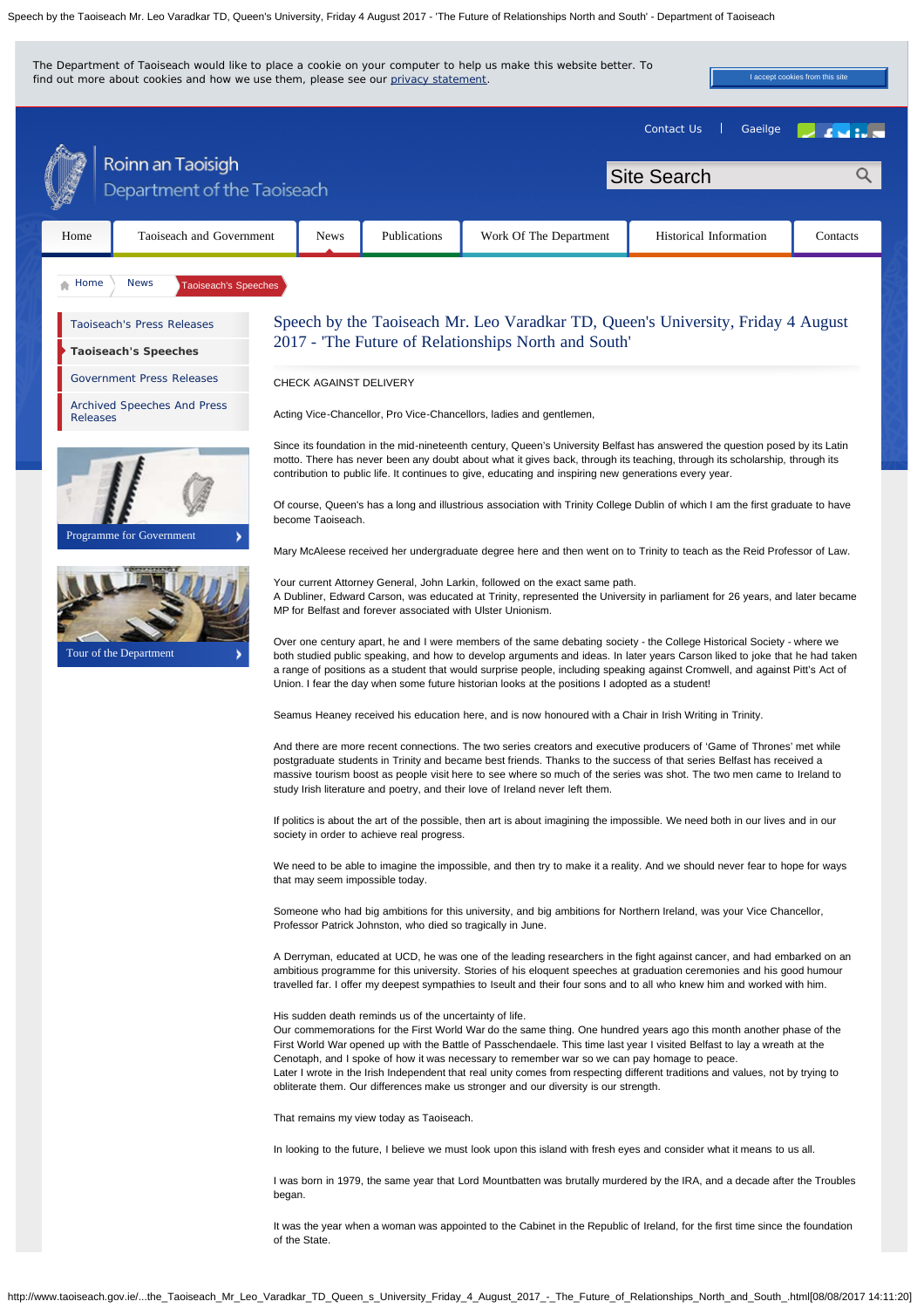It was when the Pope famously came to Ireland, but couldn't travel north, and had to make his plea for peace from south of the border.

Back then, south of the border was a very different place, a very different country to what it is today - confessional, inward looking and underdeveloped by Western European standards.

The border itself was a very different place, a place of bloodshed and violence, of checkpoints.

A barrier to trade, prosperity and peace.

A brutal physical manifestation of historic divisions and political failure.

The first time I was eligible to vote was in the referendum to ratify the Good Friday Agreement.

The vast majority of people on both parts of the island voted for a new future based on power sharing, equality, mutual respect and co-operation North/South and East/West.

History can often move very slowly, but sometimes, when things change, they can change very quickly indeed.

I have only a limited recollection of the border and the Troubles, but I know that I, like nearly everyone else on this island, do not want to go back to that.

So much has changed in those 20 years since the Good Friday Agreement.

The Republic of Ireland has changed to the point that it now is a country that is built on respect and equality before the law for everyone, no matter what their beliefs or their identity may be.

It is a country that is now home to 800,000 people who were not born in Ireland, who make up over 17% of the population.

It is the first country in the world to vote by national referendum to introduce marriage equality and to enshrine that right in our Constitution.

We have a new self-confidence as an island at the centre of the world, a country at the heart of the common European home we helped to build.

A founder member of the euro and the single market.

We have taken our place among the nations of the world.

Your Pro Chancellor, Professor English, has written that the concept of freedom has been a recurring melody in the nationalist symphony.

In the south we have found - over the past few decades - that the kinds of freedom some people thought were impossible have been achieved through the internationalist symphony of our membership of Europe.

So, I passionately believe that being European is an essential part of the modern Irish identity, an enhancement not a dilution of who we are.

In my opinion, it is a tragedy of the Brexit debate that it appears that this common European identity is not valued by everyone on these islands.

The Ulster poet John Hewitt famously spoke of his multiple identities - as an Ulsterman of planter stock, as Irish, as British and as European.

He believed that we all have multiple identities, it's what makes us what we are.

This is a strength, not a weakness; an opportunity, not a threat.

It is something we should embrace about ourselves and about others, not something we should see as an impurity or a means of exclusion.

It is at the very heart of the Good Friday Agreement - the right of the people of Northern Ireland to be British, or Irish, or both.

And, of course, the right to be European.

And, after Brexit, those rights remain, making this part of Ireland and this part of the UK, truly unique and one that will need unique solutions if we are to preserve and protect all that we've gained.

For too long, we have allowed competing identities, competing cultures, even competing histories, to be used to define ourselves and to define our neighbours.

To this very day, people continue to mark out the narrow ground.

To cling to what Churchill memorably described - a century ago - as the integrity of our quarrel. We should remember that Churchill believed we needed to walk together in mutual comprehension.

In this spirit, a few weeks ago, my forebear as Taoiseach stood side by side at the site of the Battle of Messines with the Duke of Cambridge, Prince William, with the leader of the DUP, Arlene Foster, with a former Sinn Féin Mayor of this city,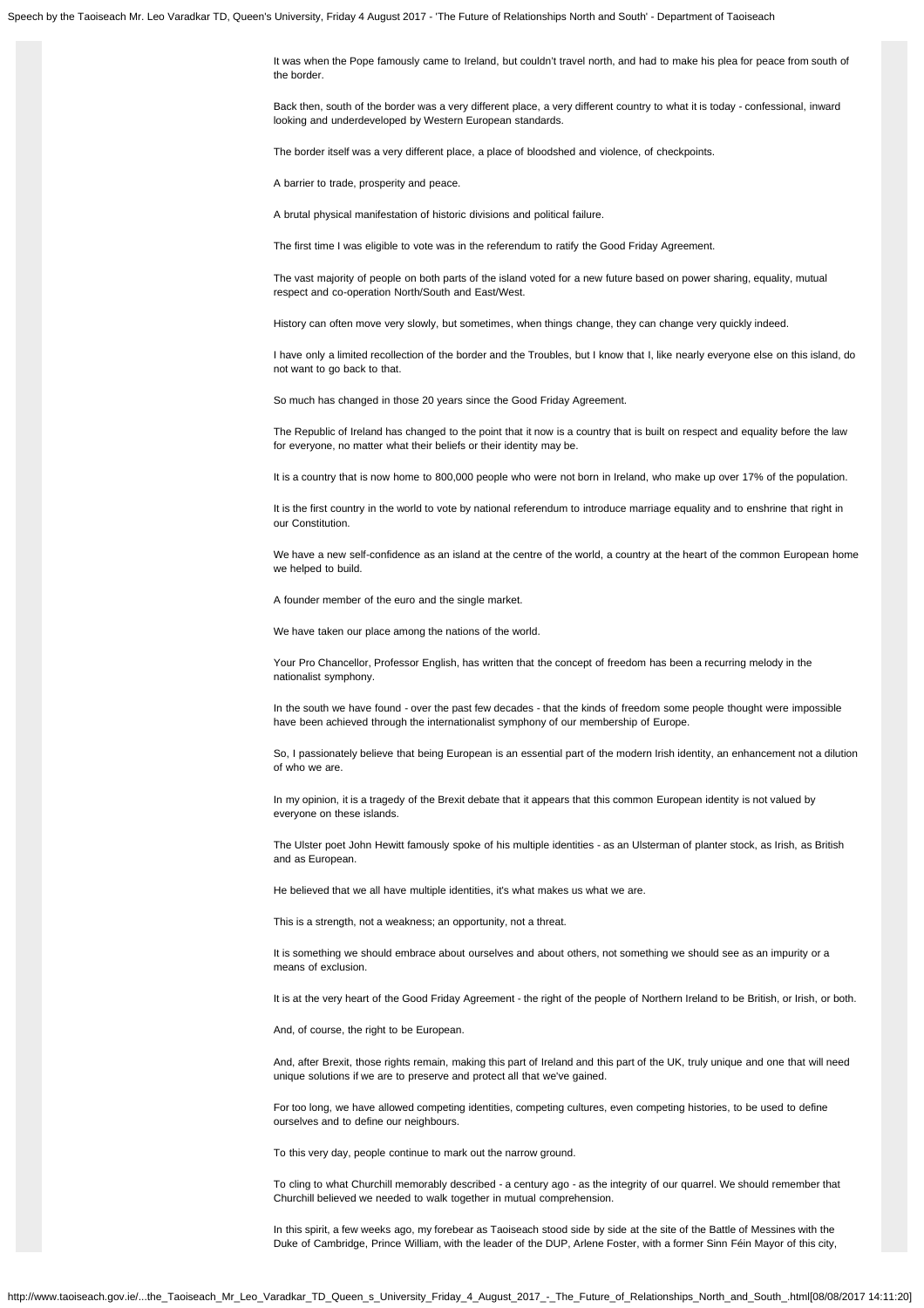Alex Maskey, and with representatives of all strands of opinion on this island.

That moment of solemn commemoration and mutual respect proved how much has changed for the better in these last 20 years.

The challenge in our generation is Brexit. The Brexit negotiations are well underway in Brussels. And, to quote Michel Barnier, the clock is ticking.

Every single aspect of life in Northern Ireland could be affected by the outcome - jobs and the economy, the border, citizens rights, cross border workers, travel, trade, agriculture, energy, fisheries, aviation, EU funding, tourism, public services, the list goes on.

In October, I will sit around the European Council table with 26 other Prime Ministers and we will decide together whether sufficient progress has been made on three key issues to allow the Brexit negotiations to proceed to the next phase.

Those three key issues are citizens' rights, the financial settlement and issues relating to Ireland.

It will be a historic meeting for this island.

It is my fervent hope that progress will have been made, but I do not underestimate the challenges we face.

For our part, the Irish Government will discharge our responsibilities as co-guarantors of the Good Friday Agreement.

We will do all we can, in Brussels, in London and in Dublin, to achieve the best outcome for everyone on this island - to protect our peace, our freedom, our rights, and our prosperity.

We will talk, as I have in recent weeks, to the First Ministers in Scotland and in Wales, two people with whom I share a common view which favours the UK remaining in the single market and a customs union.

Today we need an answer to the question, of who we - and others in Europe - talk to in Belfast?

Who will speak for Northern Ireland and her 1.8 million people?

Time is running out, and I fear there will be no extra time allowed.

It will come as no surprise to anyone here that I do not want there to be an economic border on our island nor do I want one between Ireland and Britain.

By economic border, I am not talking about currency or variation in tax rates. I am talking about a barrier to free trade and commerce.

Indeed, last November the North South Ministerial Council - which included the DUP, Sinn Féin and the Government that I now lead - said exactly that, agreeing four principles:

1. Recognition of the unique circumstances of Northern Ireland, bearing in mind its geography and history;

2. Ensuring that the treaties and agreements between Ireland and the UK are fully taken into account;

3. Protecting the free movement of people, goods, capital and services, and

4. Maintaining the economic and social benefits of co-operation.

So, I think, on this matter, we should have much common ground and should be working to common objectives - the Irish government and the major parties here in Northern Ireland.

However, there are people who do want a border, a trade border between the United Kingdom and the European Union and therefore a border between Ireland and Britain and a border across this island.

These are advocates of a so-called hard Brexit.

I believe the onus should be on them to come up with proposals for such a border and to convince us and convince you; citizens, students, academics, farmers, business people that it's in your interest to have these new barriers to commerce and trade.

They've already had fourteen months to do so.

If they cannot, and I believe they cannot, we can then talk meaningfully about solutions that might work for all of us.

For example, if the United Kingdom does not want to stay in the Customs Union, perhaps there can be an EU-UK customs union.

After all, we have one with Turkey. Surely we can have one with the United Kingdom?

If the UK does not want to stay in the Single Market, perhaps it could enter into a deep Free Trade Agreement with the EU and rejoin EFTA of which it was a member prior to accession. And if this cannot be agreed now, then perhaps we can have a transition period during which the UK stays in the single market and customs union while these things are worked out.

This is the space in which agreements are made.

These are the practical solutions I am proposing.

These solutions will not be offered, they will have to be asked for. And this can happen only after sufficient progress is made on an agreement on the financial settlement, protecting citizens' rights and key issues relating to Ireland such as the Common Travel Area.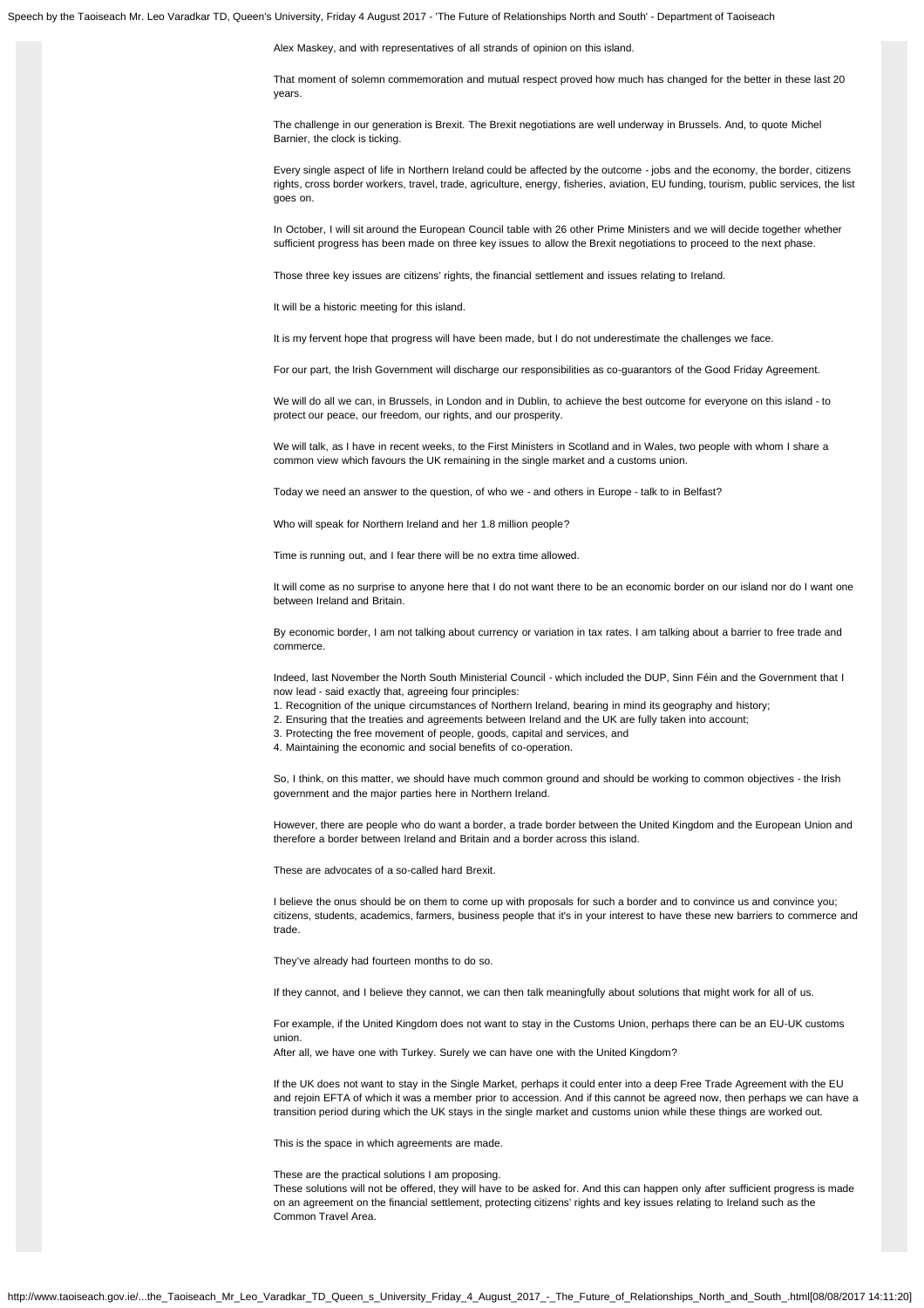North-South cooperation has also been important in normalising relationships on this island and in bringing real and practical benefits to all of our citizens. It is a key part of the Good Friday Agreement and is embedded in the common framework of EU law and EU policies.

In my former role as Minister for Health I have seen the benefits that working together can bring - patients on the island of Ireland are benefiting from significant developments in cross-border health care activity over the last decade.

Since May 2016 a cross-border cardiology service gives Donegal patients suffering from a STEMI heart attack direct access to services in Altnagelvin Hospital in Derry where previously, they had to be transported to University Hospital Galway.

Similarly, cancer patients from the North West can now attend the new Radiotherapy Unit in Altnagevin which the Irish Government helped to fund.

Children from Northern Ireland with congenital heart disease now have their emergency surgery in Our Lady's Children's Hospital, Crumlin in Dublin and will attend the new National Children's Hospital now under construction.

And across this island, sport has shown a great potential to bring us together.

The joint work that we are currently engaged in, North and South, to bid for the the Rugby World Cup in 2023 is hugely symbolic of the new relationship that exists on the island.

I intend to travel to London in September for the next stage in Ireland's bid to host the Rugby World Cup in 2023. With the co-operation I have seen to date between North and South, public and private, rugby and non-rugby sporting organisations, I am very hopeful of us landing the prize. I would like the First Minister and the deputy First Minister to be there with me.

And, I'd also like to wish the Ireland team well in their upcoming games in the Women's Rugby World Cup which starts next week on 9 August in UCD. I'm looking forward to being back in Belfast later this month for the final.

While the UK is leaving the EU, the Government I lead is committed to remaining at the heart of Europe; preserving the hardwon peace on this island and protecting and growing our economy in the face of Brexit.

As part of this, we are working on our ambitious multi-annual 10-year capital plan to be finalised by the end of 2017. This will outline investment in roads, in public transport, in energy, in water, in schools, in higher education and in hospitals and health facilities.

This capital plan will include detailed funded plans to complete the national road network, including links between Dublin and Derry-Londonderry and Donegal. We remain committed to contributing £75 million to the construction of the A5. In this context the Irish Government will also give consideration to other infrastructure commitments including the Ulster Canal, the concept of the Narrow Water Bridge, and improving line speeds on the Dublin to Belfast rail line.

This 10 year capital plan will also accelerate delivery of Ireland's critical public transport infrastructure and will include substantial investment in the ports and airports that Ireland will need as a successful, global trading nation – infrastructure of benefit to the people and businesses of both parts of this island.

It is important that all parts of the body politic across these islands face up to the challenges presented and are clear about what they want to - and can realistically - achieve.

But above all, we must work together to ensure that we protect the benefits of the peace process for all the people on this island.

The House of Commons, whose approval will be needed for any new deal, is due to rise for the party conference season in just over 6 weeks time.

That crucial European Council meeting will take place just 10 weeks from now.

We need to hear the voice of those elected representatives here in the North.

We need the Executive, the Assembly, the North South Ministerial Council and the British Irish Council up and running and acting in the interests of our peoples.

We need that more than ever, and we need it now.

Senator George Mitchell received over fifty honorary degrees over his career, but he said none meant more to him than the one from Queen's in 1997.

He went on to serve as chancellor of this university for ten years with honour and distinction.

Writing about another part of the world, Senator Mitchell suggested that 'compromise is not a weakness, but a virtue necessary to serve the well-being of future generations'. His words should be our guide in the difficult weeks and months ahead.

In July Sir Jeffrey Donaldson joined with the Irish embassy in Britain to pay tribute to Willie Redmond MP, who was killed fighting at Messines. Over the years he has liked to quote a line from one of Willie's letters and it is one that has really resonated with me. It was in a letter to Sir Arthur Conan Doyle, the creator of Sherlock Holmes.

Written shortly before he died, Willie Redmond said that:

'It would be a fine memorial to the men who have died if we could over their graves build up a bridge between the north and south.'